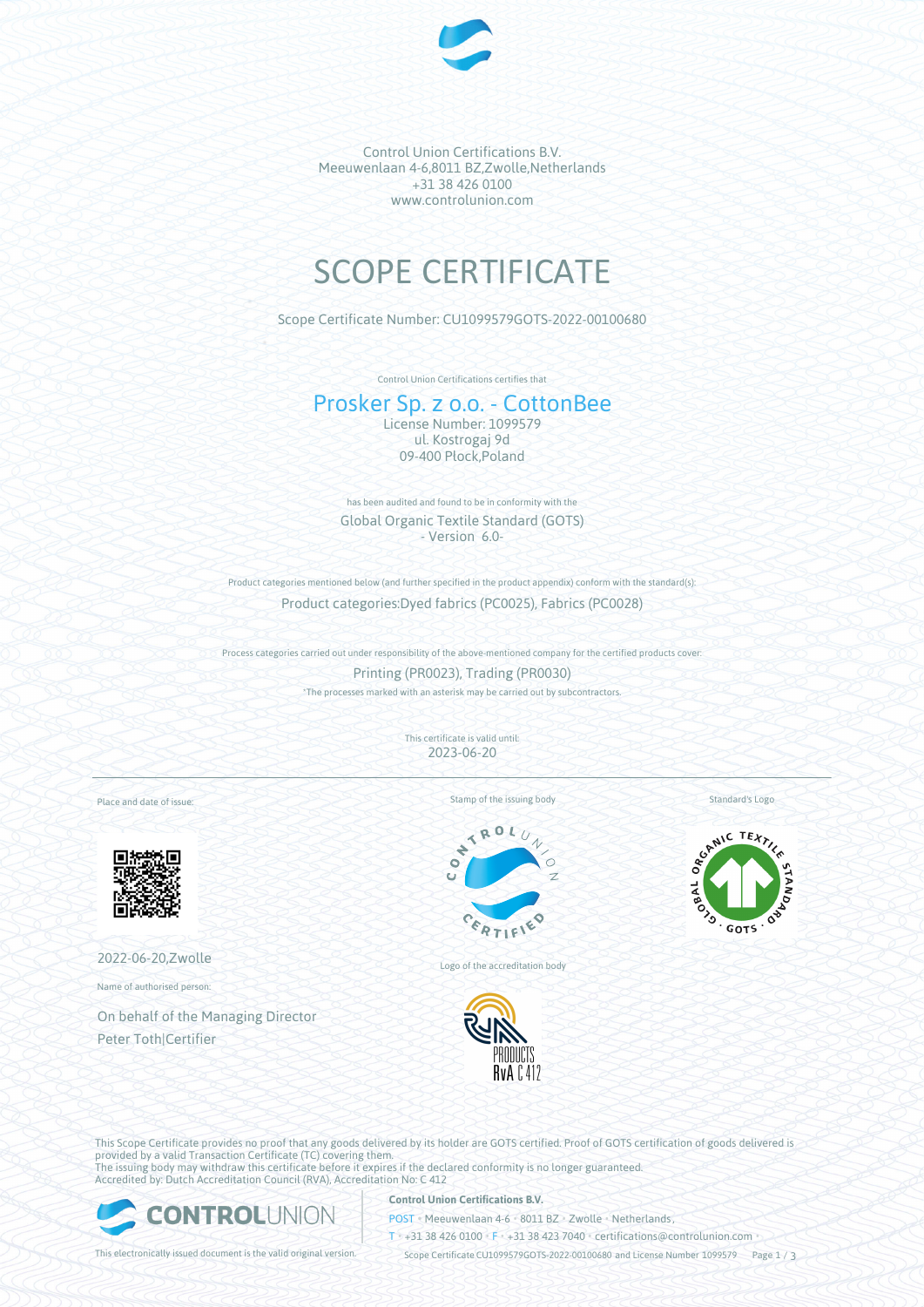

Control Union Certifications B.V. Meeuwenlaan 4-6,8011 BZ,Zwolle,Netherlands +31 38 426 0100 www.controlunion.com

#### **Prosker Sp. z o.o. - CottonBee Global Organic Textile Standard (GOTS)**

# **Products Appendix to Certificate no.CU1099579GOTS-2022-00100680**

In specific the certificate covers the following products:

| <b>Product category</b> | <b>Product details</b>                          | <b>Material composition</b>                                           | Label grade                |
|-------------------------|-------------------------------------------------|-----------------------------------------------------------------------|----------------------------|
| Dyed fabrics (PC0025)   | Woven fabrics (PD0059)                          | 100.0% Organic Cotton (RM0104)                                        | Organic                    |
| Dyed fabrics (PC0025)   | Knitted fabrics (PD0058)                        | 3.0%Elastane (Spandex) (RM0160)<br>97.0%In Conversion Cotton (RM0103) | Organic - In<br>Conversion |
| Dyed fabrics (PC0025)   | Knitted fabrics (PD0058)                        | 3.0%Elastane (Spandex) (RM0160)<br>97.0% Organic Cotton (RM0104)      | Organic                    |
| Dyed fabrics (PC0025)   | Knitted fabrics (PD0058)                        | 5.0%Elastane (Spandex) (RM0160)<br>95.0% Organic Cotton (RM0104)      | Organic                    |
| Dyed fabrics (PC0025)   | Knitted fabrics (PD0058)                        | 95.0% Organic Cotton (RM0104)<br>5.0%Elastane (Spandex) (RM0160)      | Organic                    |
| Dyed fabrics (PC0025)   | Knitted fabrics (PD0058)                        | 3.0%Elastane (Spandex) (RM0160)<br>97.0% Organic Cotton (RM0104)      | Organic                    |
| Fabrics (PC0028)        | Special fabrics (printed cotton satin) (PD0063) | 100.0%Organic Cotton (RM0104)                                         | Organic                    |

Place and date of issue:



2022-06-20,Zwolle

Name of authorised person:

On behalf of the Managing Director Peter Toth|Certifier



Logo of the accreditation body



Standard's logo